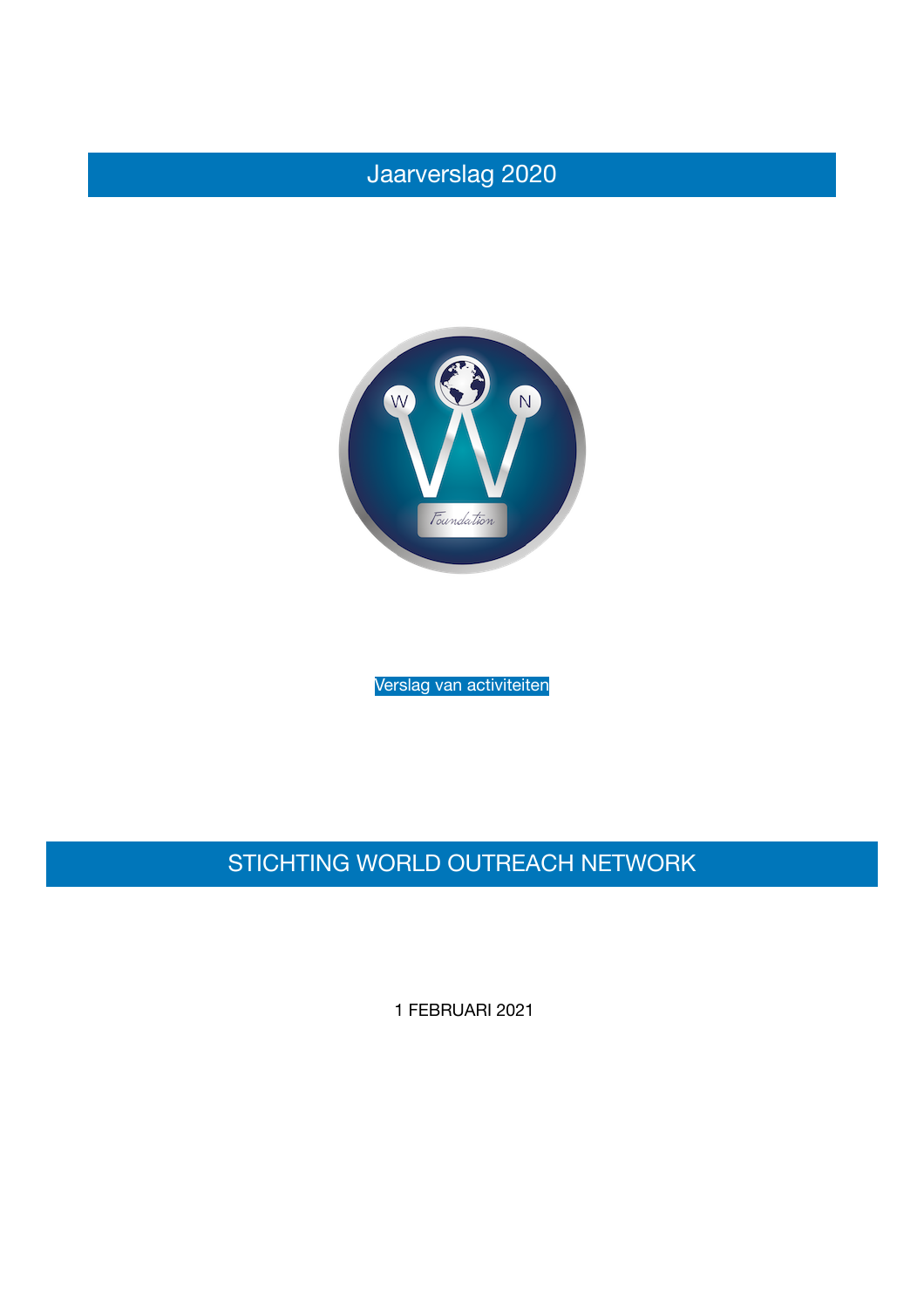Welcome to the **World Outreach Network (WON)** annual activity report. This report aims to provide insight into the achievements, activities, and financial aspects of WON in 2020.

Another exciting year!

One of the biggest achievement in 2020 was the launch of Upstream Church in Cyprus. Indeed, Willem and Vera Fiege, founders of WON, felt God's urging to plant an international church in Limassol, Cyprus. The church officially opened on April 12th in the midst of strict lockdown. So far, Upstream Church has been able to welcome dozens of people coming from different nationalities, and also from Cyprus. Some basic equipment had to be bought to do outdoor meetings and indoor recordings. Think of speakers, microphones, chairs, cushions, a table and some decorations.

Between March and May, the first wave of the pandemic revealed a huge gap between rich and poor in the city of Limassol. Due to lockdown, many companies had to close their doors and many employees were found without income during that period. People were unable to buy essential food or pay for the rent. Therefore, WON reacted and helped Cypriot, Filipino, and Nigerian communities in donating baskets of food and essentials from the budget of the Cyprus Mission Project.

In 2020, there were only three trips abroad: Egypt (January), Argentina (February), and The Netherlands (September). These trips were mightily blessed with people receiving teaching, training, baptism with the Holy Spirit, prophecies and sometimes healing.

During the trip to Egypt, WON started to sponsor widows and orphans from the budget of the World Evangelism Project. The donations towards the ministry in Egypt represents one of the main focuses at the moment. Many pastors widows needed to be fed and clothed. During the last quarter of 2020, WON also got connected to a powerful ministry in Nepal that is preaching the gospel to the unreached and cares for some of the 1.000.000 orphans in Nepal.

Unfortunately due to the pandemic, many other traveling plans had to be canceled throughout the year. WON had to review its strategies to reach out to the local community and the international network. So our projects switched more towards ONLINE MINISTRY. For that reason WON invested in new studio equipment such as lights, microphones, and software in order to record good quality sessions, and also be able to teach online.